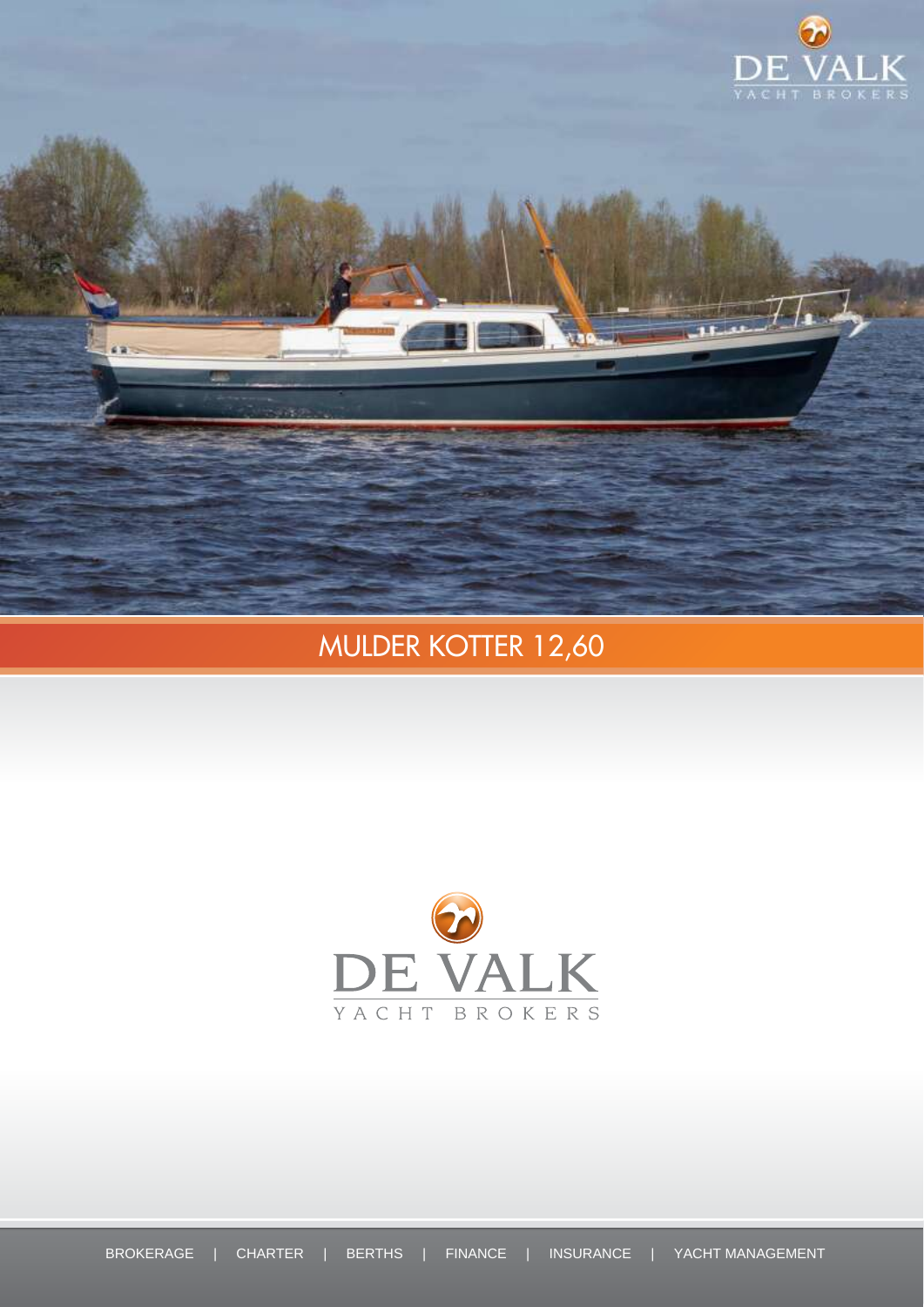#### **BROKER'S COMMENTS**

''The Mulder Kotter 12.60, built in 1966 by the famous Mulder Shipyard, is the school example of Dutch craftsmanship. With her elegant, yet timeless design you are assured of getting thumbs up when going into the marina. She will be auctioned on February 2 in cooperation with BVA Auctions. For further details and viewing days go to: https://bit.ly/3dyz7iO Opening price of the auction EUR. 25,000. offers can be made from January 26 on the website of BVA Auctions''

#### **SPECIFICATIONS**

| <b>Dimensions</b> | $12,60 \times 3,70 \times 1,45$ (m) | <b>Builder</b> | Mulder Shipyard     |
|-------------------|-------------------------------------|----------------|---------------------|
| <b>Built</b>      | 1966                                | Cabins         | $\overline{2}$      |
| <b>Material</b>   | <b>Steel</b>                        | <b>Berths</b>  | 6                   |
| Engine(s)         | 1 x Ford Lehman diesel              | Hp/Kw          | 120 (hp), 88,2 (kw) |
|                   | <b>SOLD</b>                         | Lying          | at sales office     |
|                   |                                     |                |                     |

### **CONTACT**

| Sales office   | De Valk Loosdrecht              | <b>Telephone</b> | +31 35 582 90 30     |
|----------------|---------------------------------|------------------|----------------------|
| <b>Address</b> | 't Breukeleveense Meentje 6     | Fax              | +31 (0) 35 582 90 39 |
|                | 1231 LM Loosdrecht / Wijdemeren | E-mail           | loosdrecht@devalk.nl |
|                | The Netherlands                 |                  |                      |
|                |                                 |                  |                      |

#### **DISCLAIMER**

These particulars are given in good faith as supplied but cannot be guaranteed and cannot be used for contracts.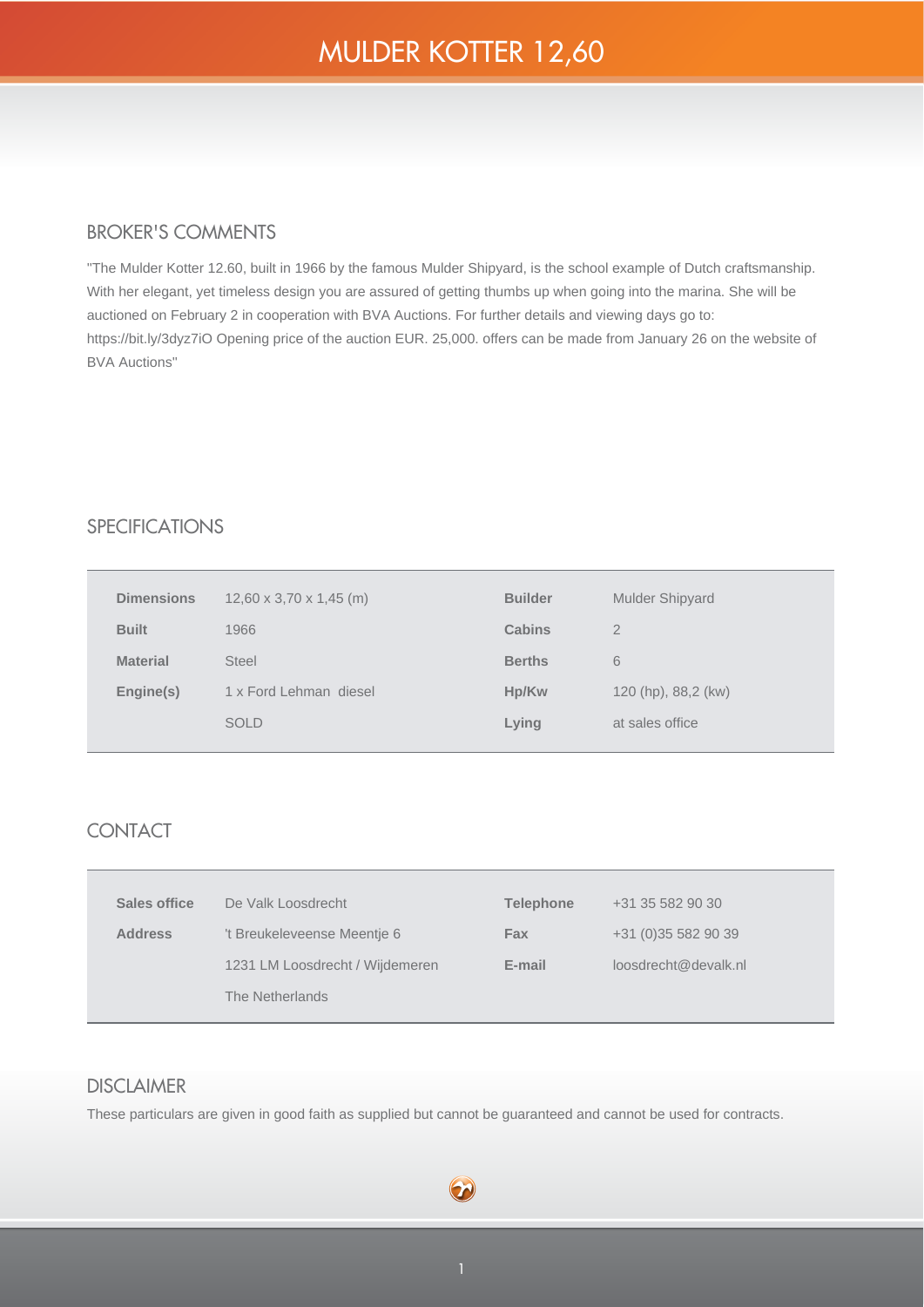### **GENERAL**

| <b>Model</b>                   | MULDER KOTTER 12,60       |
|--------------------------------|---------------------------|
| <b>Type</b>                    | motor yacht               |
| LOA(m)                         | 12,60                     |
| Beam (m)                       | 3,70                      |
| Draft (m)                      | 1,45                      |
| Air draft (m)                  | 3,80                      |
| Air draft min (m)              | 2,15                      |
| <b>Year built</b>              | 1966                      |
| <b>Builder</b>                 | Mulder Shipyard           |
| Country                        | The Netherlands           |
| <b>Designer</b>                | Volker                    |
| Displacement (t)               | 17                        |
| <b>CE</b> norm                 | <b>NA</b>                 |
| Hull material                  | steel                     |
| Hull colour                    | grey                      |
| <b>Hull shape</b>              | round-bilged              |
| <b>Superstructure material</b> | steel                     |
| <b>Deck material</b>           | steel                     |
| Deck finish                    | non-skid paint            |
| Superstructure deck finish     | paint                     |
| <b>Cockpit deck finish</b>     | teak                      |
| Antifouling (year)             | 2017                      |
| <b>Window frame</b>            | aluminium                 |
| <b>Window material</b>         | glass                     |
| <b>Portholes</b>               | steel                     |
| Fuel tank (litre)              | 900                       |
| <b>Freshwater tank (litre)</b> | 1000                      |
| <b>Wheel steering</b>          | chain steering Hydraulic/ |
| Inside helm position           | yes                       |
| <b>Outside helm position</b>   | yes                       |

 $\bigodot$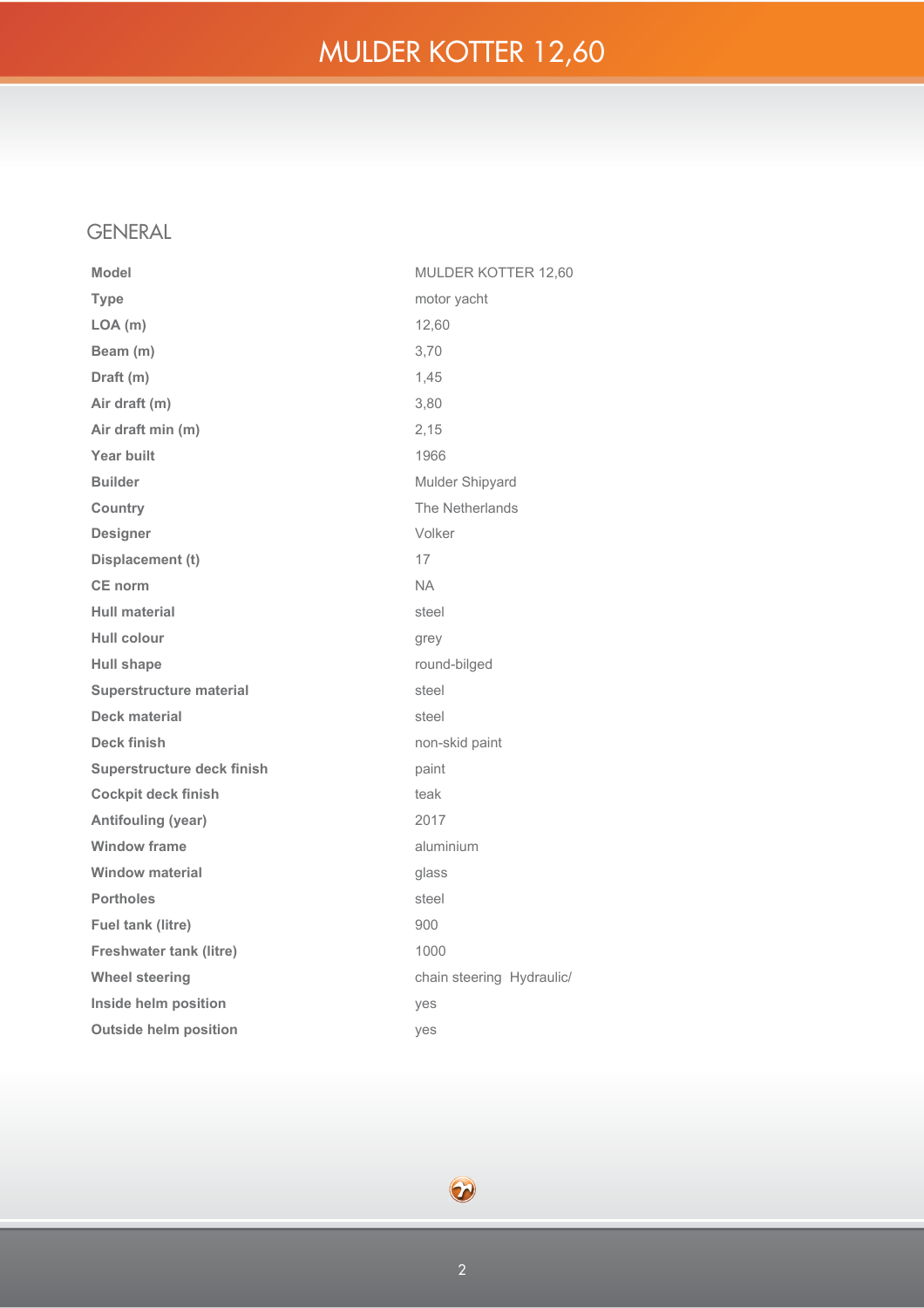## **ACCOMMODATION**

| Cabins                         | 2                                     |
|--------------------------------|---------------------------------------|
| <b>Berths</b>                  | 6                                     |
| Floor                          | teak and holly Carpet /               |
| Saloon                         | yes                                   |
| Headroom saloon (m)            | 2                                     |
| <b>Sliding roof</b>            | <b>Butterfly hatch</b>                |
| <b>Heating</b>                 | diesel ducted hot air Eberspächer D7L |
| <b>Aft Cabin</b>               | yes                                   |
| <b>Opening door to cockpit</b> | yes                                   |
| Galley                         | yes                                   |
| Countertop                     | wood                                  |
| <b>Sink</b>                    | stainless steel                       |
| Cooker                         | calor gas Heldena                     |
| <b>Microwave</b>               | <b>AFK</b>                            |
| <b>Fridge</b>                  | 1x coolmatic, 1x electronisch         |
| Freezer                        | In fridge                             |
| Hot water system               | $220V + engine$                       |
| Water pressure system          | electrical                            |
| Owners cabin                   | v-bed                                 |
| Bed length (m)                 | $1.80 \times 0.70$                    |
| Wardrobe                       | hanging/drawers/shelves               |
| <b>Bathroom</b>                | shared                                |
| <b>Toilet</b>                  | shared                                |
| <b>Toilet system</b>           | electric                              |
| Wash basin                     | in the bathroom                       |
| <b>Shower</b>                  | shared                                |
| Guest cabin 1                  | twin single                           |
| Bed length (m)                 | $1.90 \times 0.75$                    |

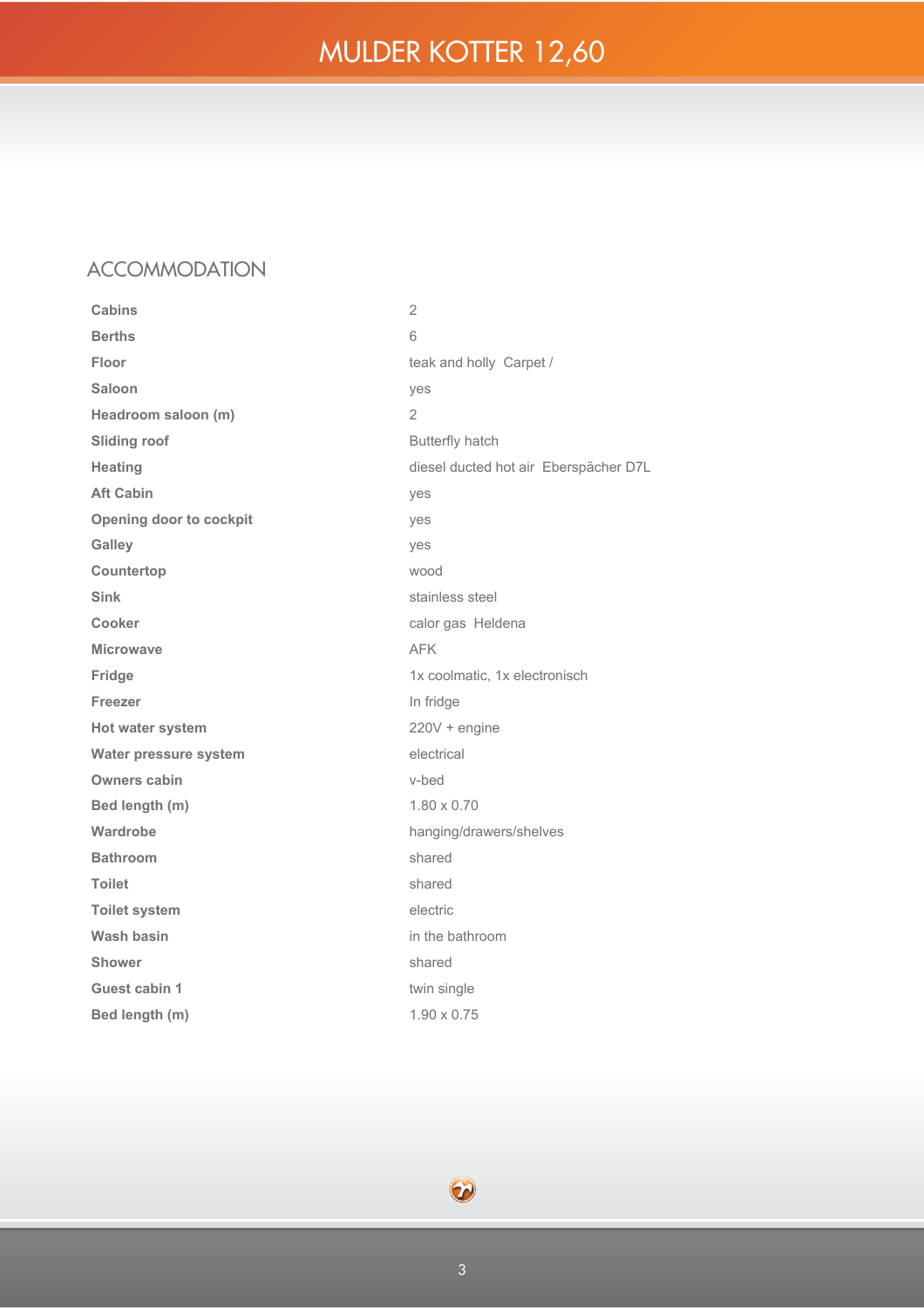| <b>Wardrobe</b> | hanging and shelves |
|-----------------|---------------------|
| <b>Bathroom</b> | shared              |
| <b>Toilet</b>   | shared              |
| Wash basin      | in the cabin        |

### **MACHINERY**

| No of engines                   | 1                         |
|---------------------------------|---------------------------|
| <b>Make</b>                     | Ford Lehman               |
| <b>HP</b>                       | 120                       |
| kW                              | 88,20                     |
| Fuel                            | diesel                    |
| Year of overhaul                | 2003                      |
| <b>Engine cooling system</b>    | freshwater heat exchanger |
| <b>Drive</b>                    | shaft                     |
| <b>Engine controls</b>          | bowden cable              |
| Gearbox                         | mechanical                |
| <b>Propeller type</b>           | fixed                     |
| <b>Propeller shaft material</b> | stainless steel           |
| <b>Shaft lubrication</b>        | grease                    |
| Manual bilge pump               | yes                       |
| <b>Electric bilge pump</b>      | ves                       |
| <b>Start battery</b>            | 1X Wilco 12V230Ah         |
| <b>Service battery</b>          | 2x JBE 12V230Ah           |
| <b>Battery charger</b>          | Victron Skylla            |
| Inverter                        | Matervolt 24/1500         |
| <b>Shorepower</b>               | with cable                |

### **NAVIGATION**

| <b>Compass</b>          | yes   |
|-------------------------|-------|
| <b>Electric compass</b> | Logic |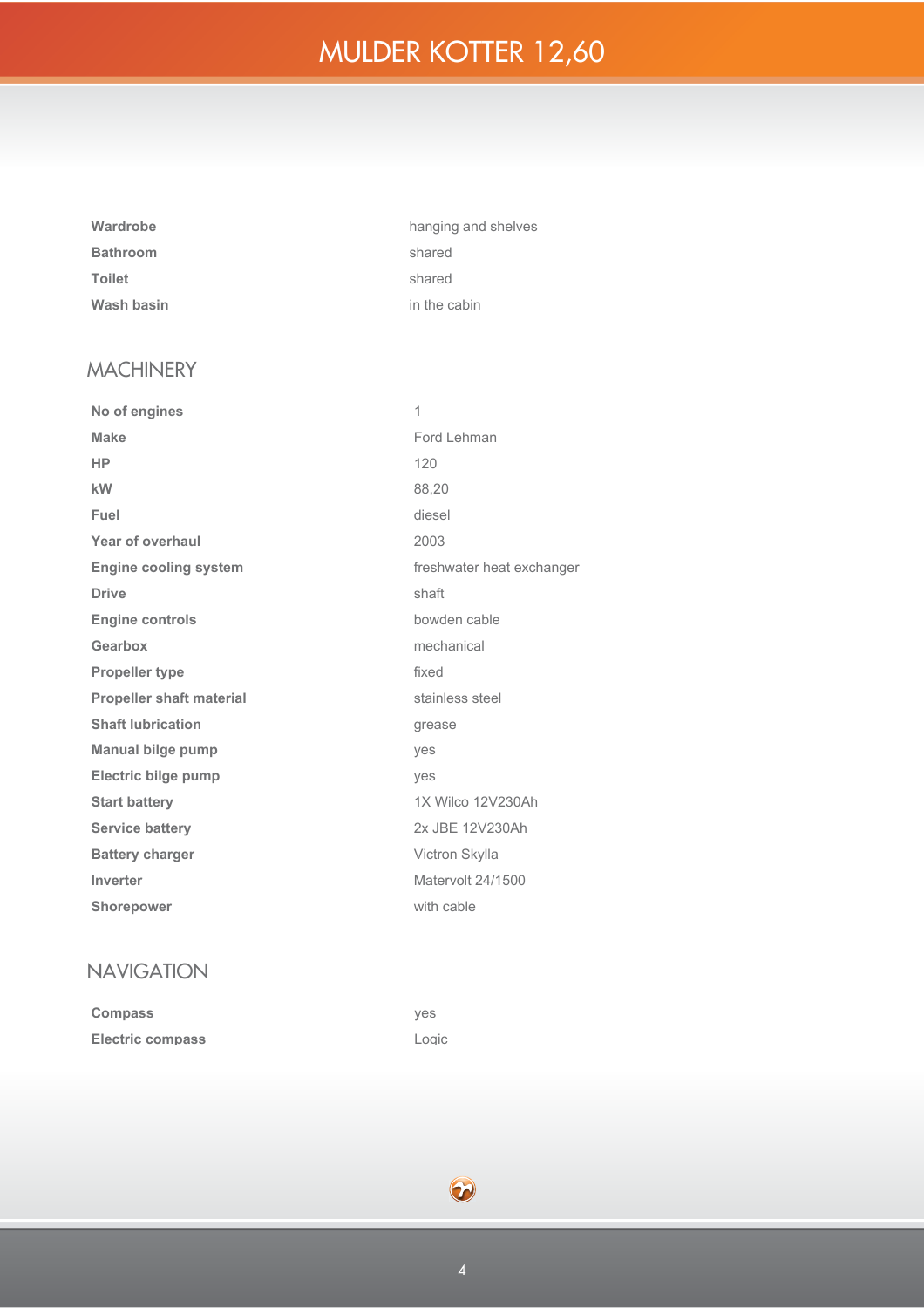| Depth sounder            | Logic  |
|--------------------------|--------|
| Log                      | Logic  |
| <b>GPS</b>               | Furuno |
| <b>Navigation lights</b> | ves    |

## **EQUIPMENT**

| Sprayhood                  | yes          |
|----------------------------|--------------|
| Anchor                     | yes          |
| <b>Windlass</b>            | manual       |
| Railing side opening gates | yes          |
| Horn                       | air pressure |
| <b>Fenders</b>             | yes          |
| <b>Mooring lines</b>       | yes          |
| <b>TV</b>                  | Akai         |
| Radio-cd player            | Akai         |

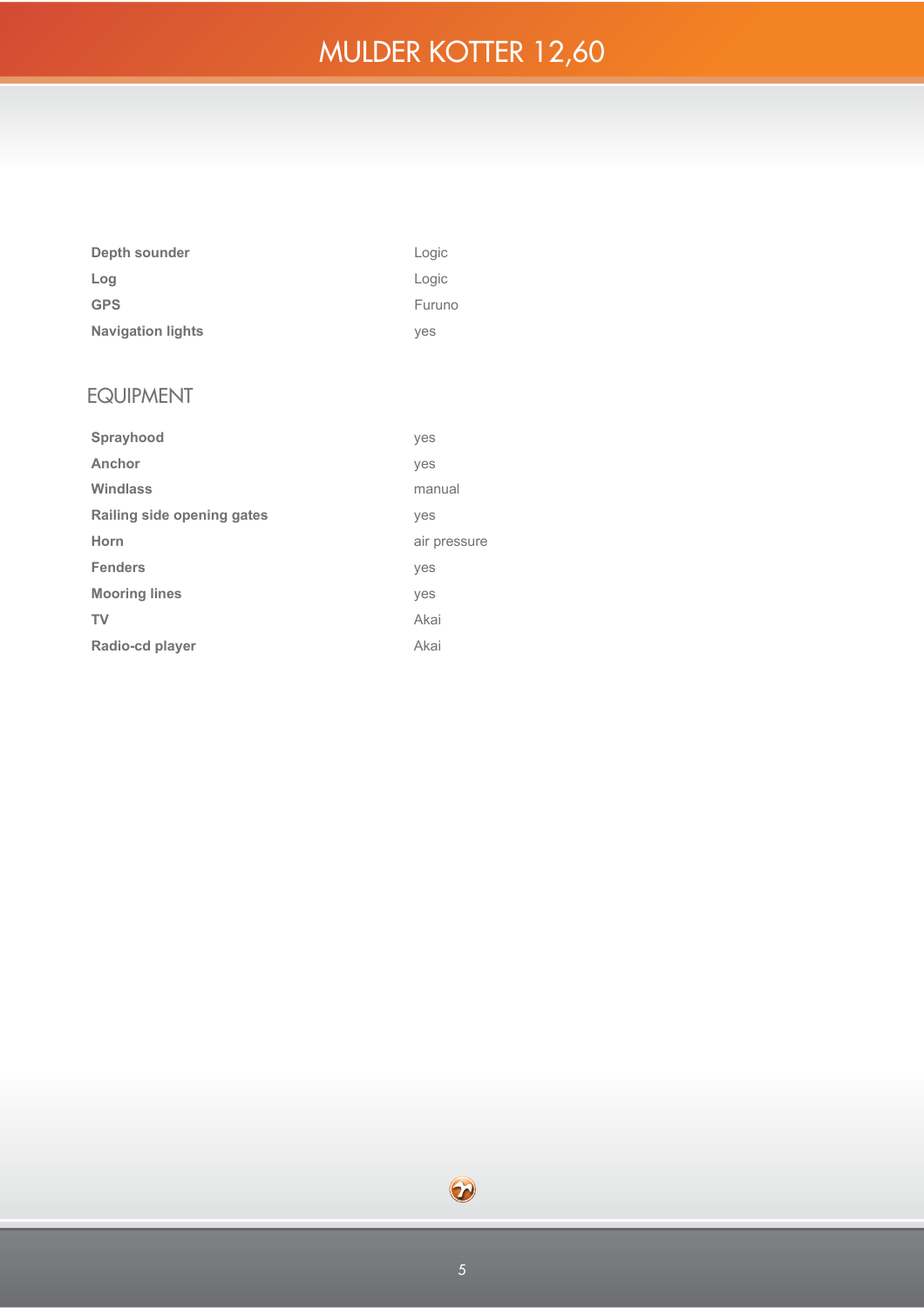## 08/'(5.277(5



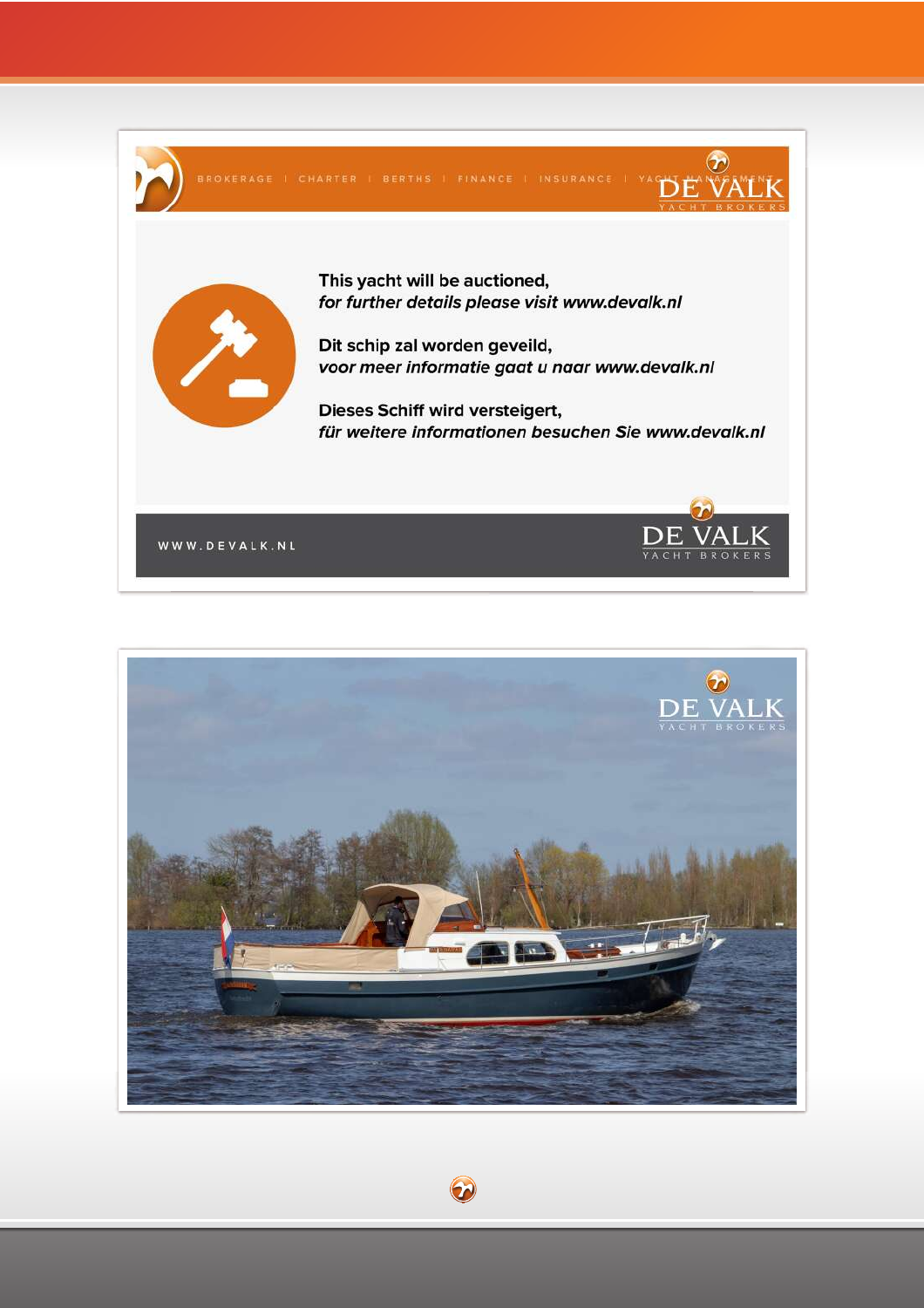| ---- |  |
|------|--|
|      |  |
|      |  |
|      |  |
|      |  |
|      |  |
|      |  |
|      |  |
|      |  |
|      |  |
|      |  |
|      |  |
|      |  |
|      |  |
|      |  |
|      |  |
|      |  |
|      |  |
|      |  |
|      |  |
|      |  |
|      |  |
|      |  |
|      |  |
|      |  |
|      |  |
|      |  |
|      |  |
|      |  |
|      |  |
|      |  |
|      |  |
|      |  |
|      |  |
|      |  |
|      |  |
|      |  |
|      |  |
|      |  |
|      |  |
|      |  |
|      |  |
|      |  |
|      |  |
|      |  |
|      |  |
|      |  |
|      |  |
|      |  |
|      |  |
|      |  |
|      |  |
|      |  |
|      |  |
|      |  |
|      |  |
|      |  |
|      |  |
|      |  |

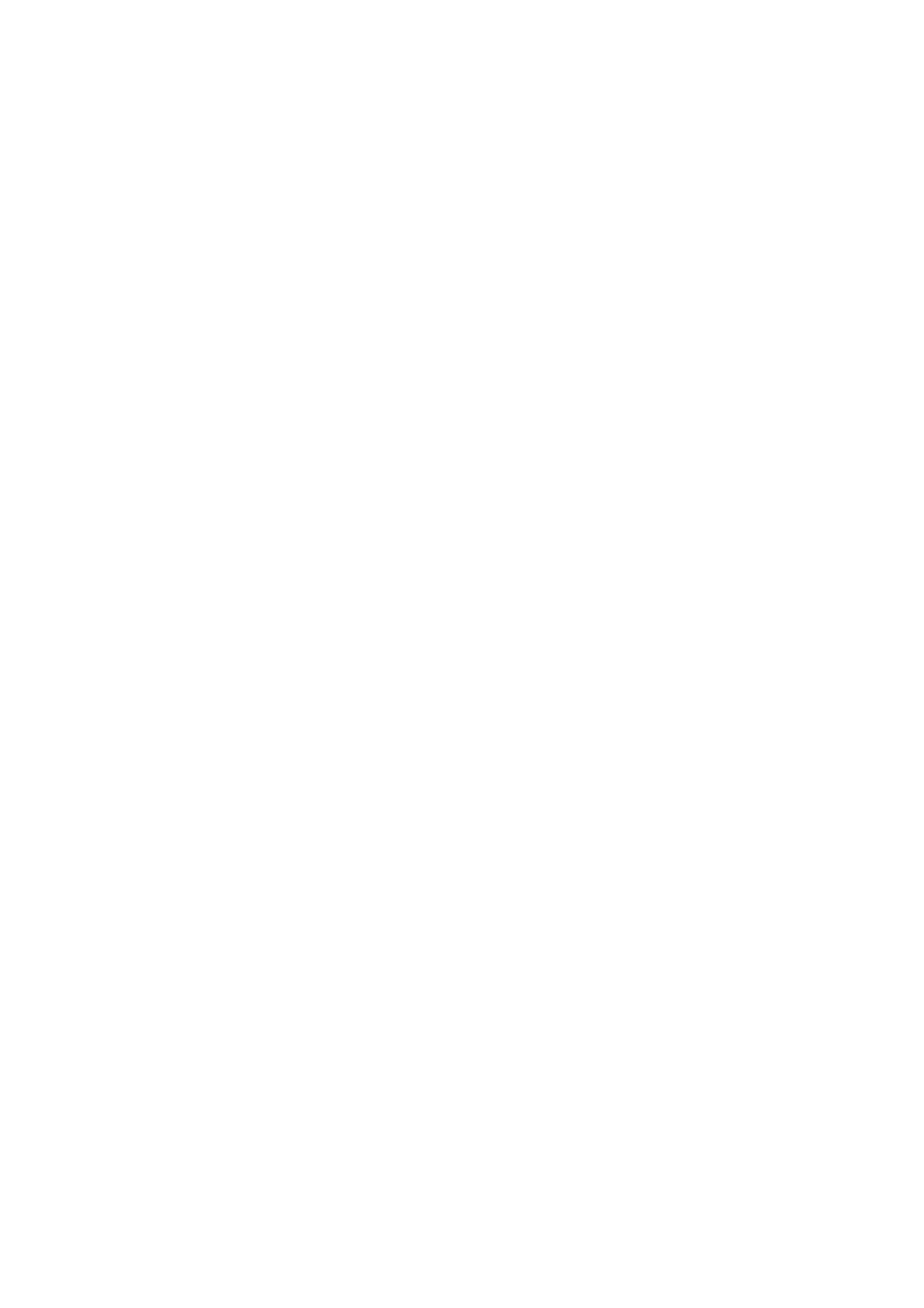| ---- |  |
|------|--|
|      |  |
|      |  |
|      |  |
|      |  |
|      |  |
|      |  |
|      |  |
|      |  |
|      |  |
|      |  |
|      |  |
|      |  |
|      |  |
|      |  |
|      |  |
|      |  |
|      |  |
|      |  |
|      |  |
|      |  |
|      |  |
|      |  |
|      |  |
|      |  |
|      |  |
|      |  |
|      |  |
|      |  |
|      |  |
|      |  |
|      |  |
|      |  |
|      |  |
|      |  |
|      |  |
|      |  |
|      |  |
|      |  |
|      |  |
|      |  |
|      |  |
|      |  |
|      |  |
|      |  |
|      |  |
|      |  |
|      |  |
|      |  |
|      |  |
|      |  |
|      |  |
|      |  |
|      |  |
|      |  |
|      |  |
|      |  |
|      |  |
|      |  |

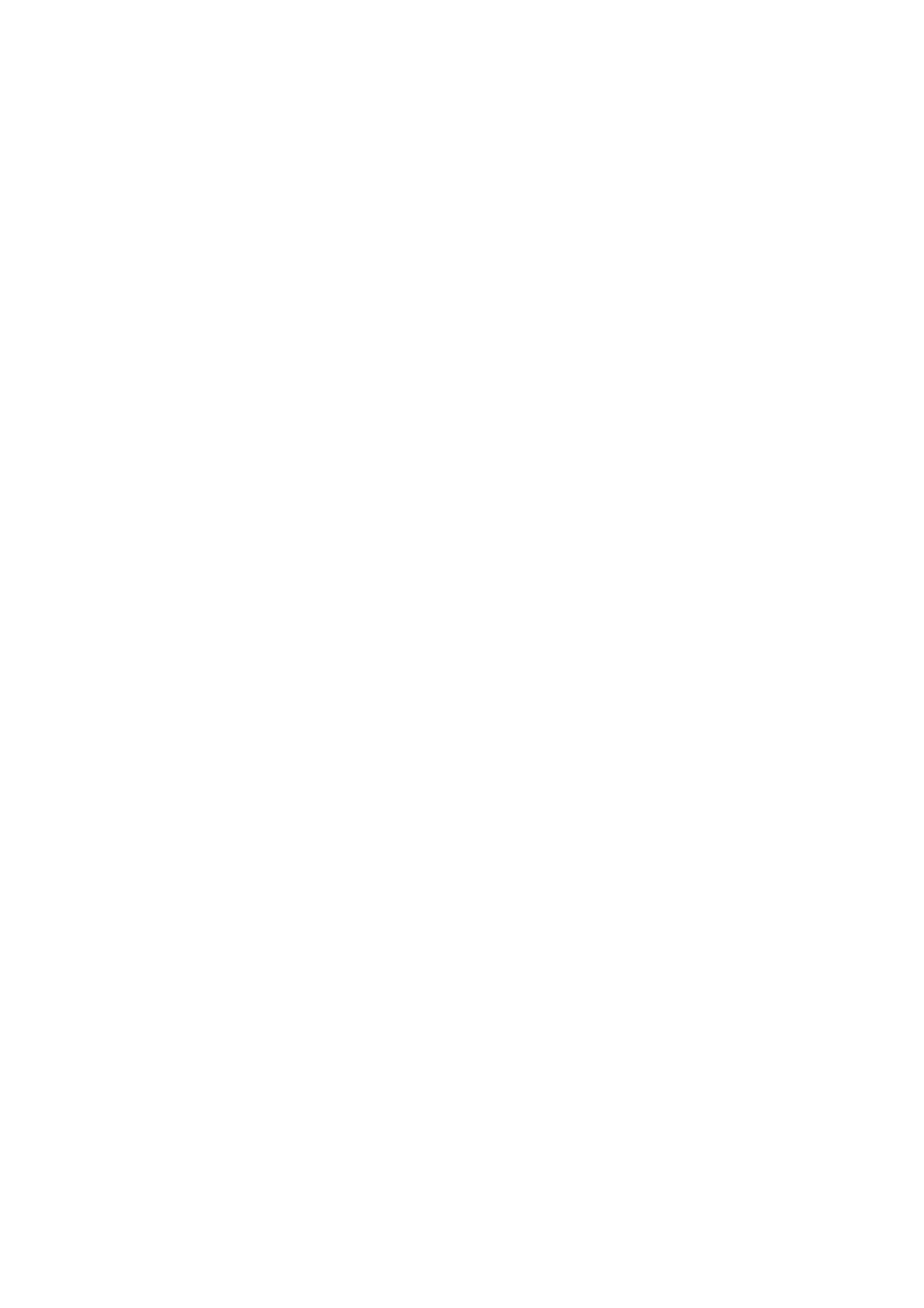| ---- |  |
|------|--|
|      |  |
|      |  |
|      |  |
|      |  |
|      |  |
|      |  |
|      |  |
|      |  |
|      |  |
|      |  |
|      |  |
|      |  |
|      |  |
|      |  |
|      |  |
|      |  |
|      |  |
|      |  |
|      |  |
|      |  |
|      |  |
|      |  |
|      |  |
|      |  |
|      |  |
|      |  |
|      |  |
|      |  |
|      |  |
|      |  |
|      |  |
|      |  |
|      |  |
|      |  |
|      |  |
|      |  |
|      |  |
|      |  |
|      |  |
|      |  |
|      |  |
|      |  |
|      |  |
|      |  |
|      |  |
|      |  |
|      |  |
|      |  |
|      |  |
|      |  |
|      |  |
|      |  |
|      |  |
|      |  |
|      |  |
|      |  |
|      |  |
|      |  |

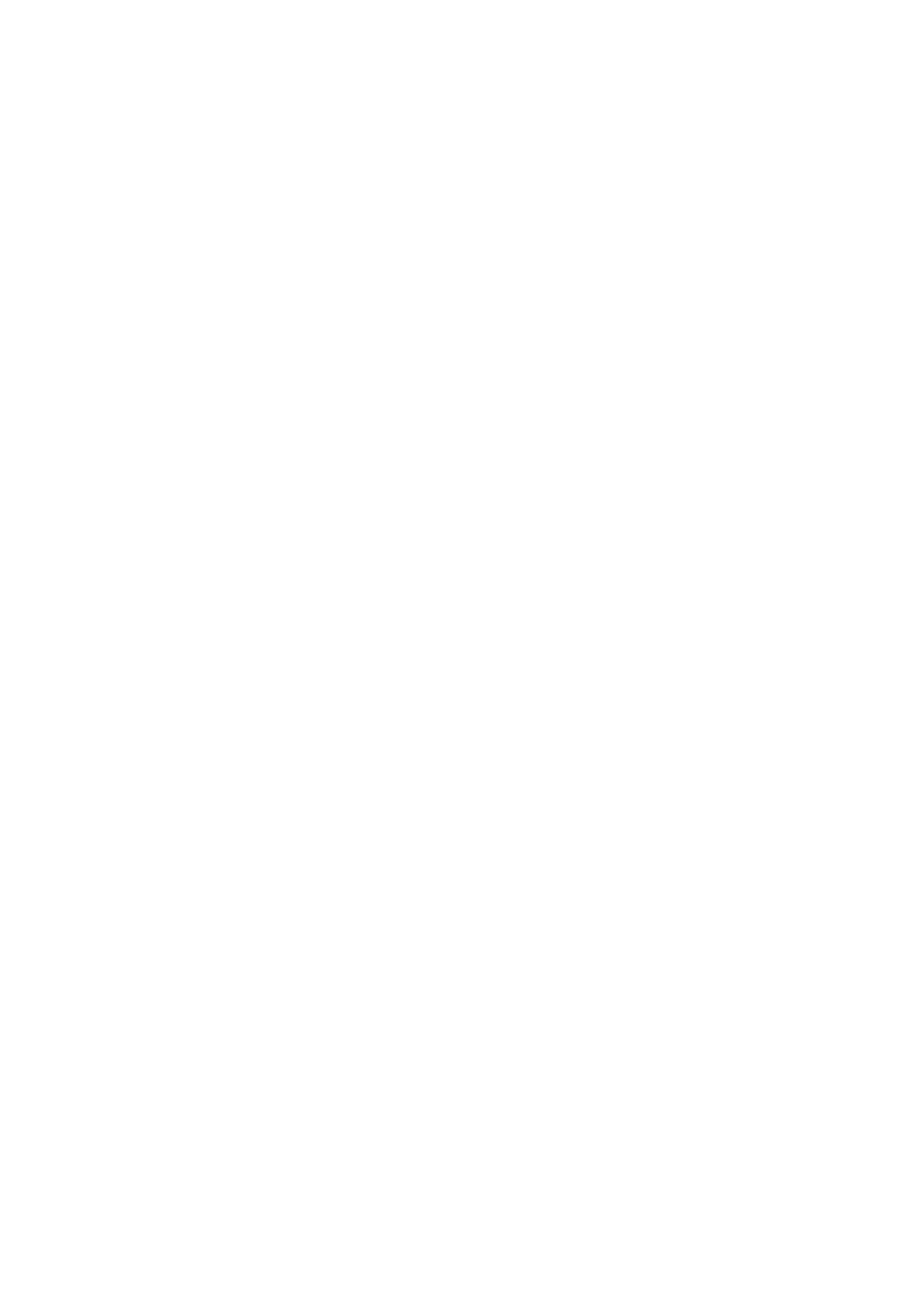| ---- |  |
|------|--|
|      |  |
|      |  |
|      |  |
|      |  |
|      |  |
|      |  |
|      |  |
|      |  |
|      |  |
|      |  |
|      |  |
|      |  |
|      |  |
|      |  |
|      |  |
|      |  |
|      |  |
|      |  |
|      |  |
|      |  |
|      |  |
|      |  |
|      |  |
|      |  |
|      |  |
|      |  |
|      |  |
|      |  |
|      |  |
|      |  |
|      |  |
|      |  |
|      |  |
|      |  |
|      |  |
|      |  |
|      |  |
|      |  |
|      |  |
|      |  |
|      |  |
|      |  |
|      |  |
|      |  |
|      |  |
|      |  |
|      |  |
|      |  |
|      |  |
|      |  |
|      |  |
|      |  |
|      |  |
|      |  |
|      |  |
|      |  |
|      |  |
|      |  |

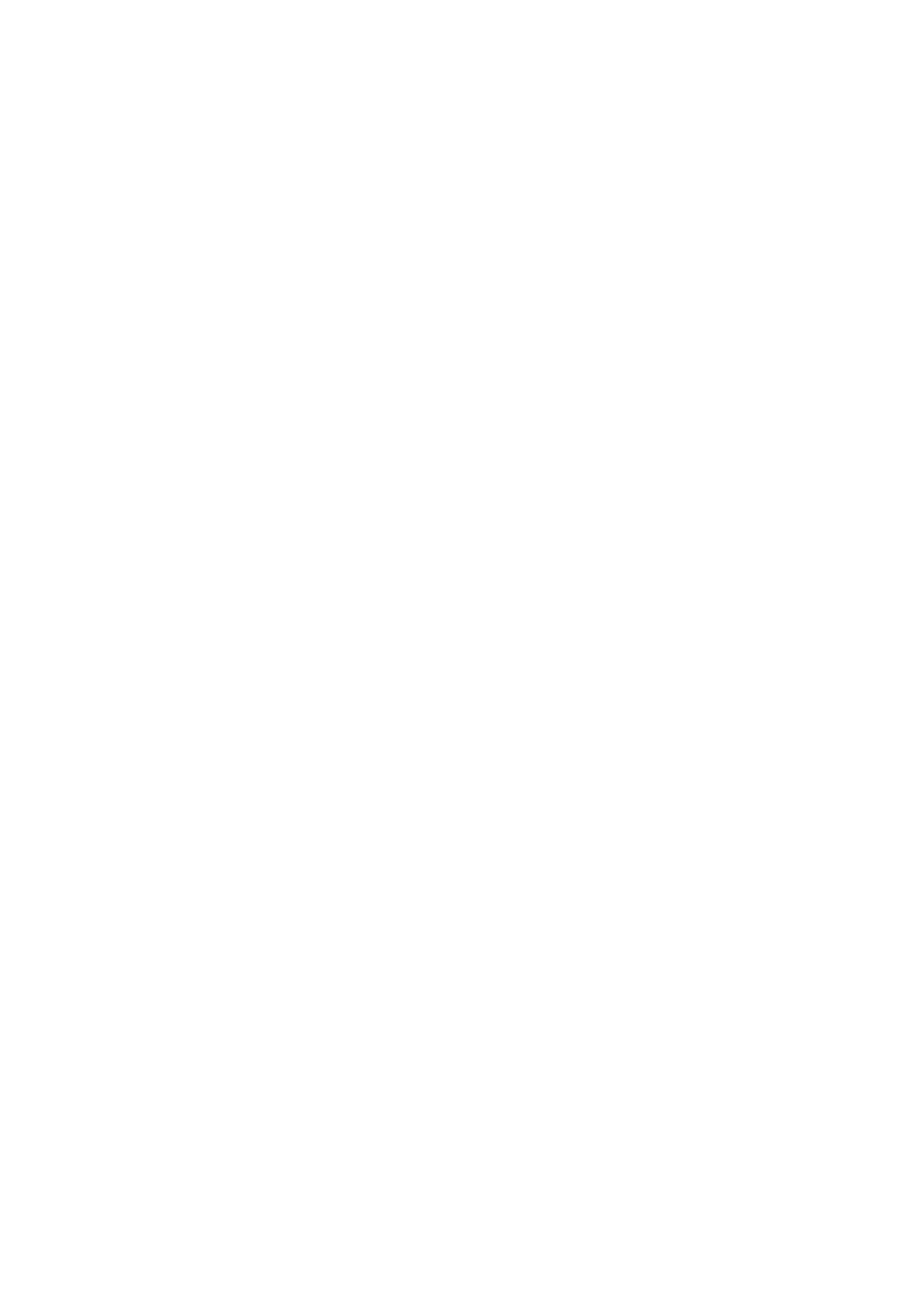| ---- |  |
|------|--|
|      |  |
|      |  |
|      |  |
|      |  |
|      |  |
|      |  |
|      |  |
|      |  |
|      |  |
|      |  |
|      |  |
|      |  |
|      |  |
|      |  |
|      |  |
|      |  |
|      |  |
|      |  |
|      |  |
|      |  |
|      |  |
|      |  |
|      |  |
|      |  |
|      |  |
|      |  |
|      |  |
|      |  |
|      |  |
|      |  |
|      |  |
|      |  |
|      |  |
|      |  |
|      |  |
|      |  |
|      |  |
|      |  |
|      |  |
|      |  |
|      |  |
|      |  |
|      |  |
|      |  |
|      |  |
|      |  |
|      |  |
|      |  |
|      |  |
|      |  |
|      |  |
|      |  |
|      |  |
|      |  |
|      |  |
|      |  |
|      |  |
|      |  |

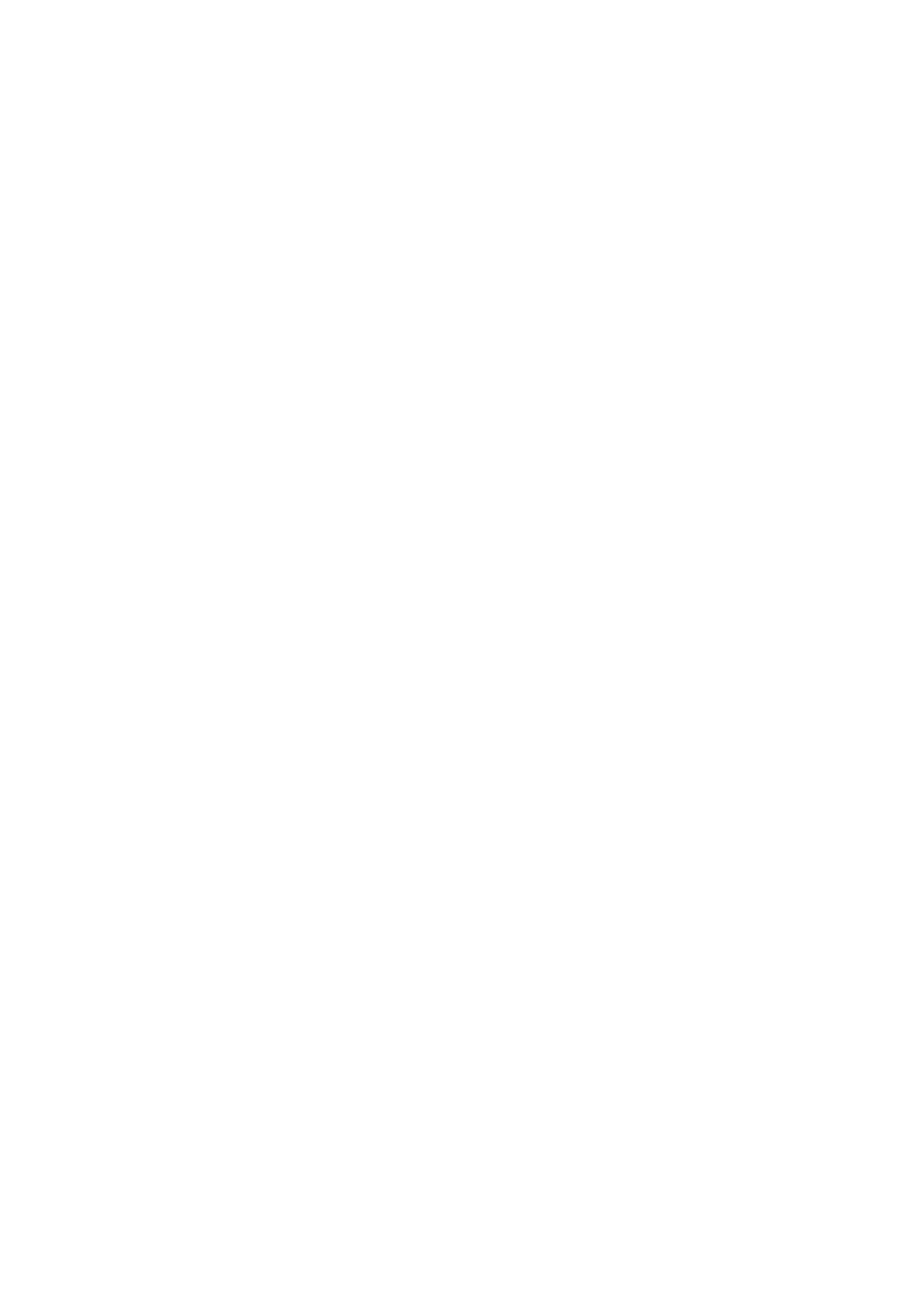| ---- |  |
|------|--|
|      |  |
|      |  |
|      |  |
|      |  |
|      |  |
|      |  |
|      |  |
|      |  |
|      |  |
|      |  |
|      |  |
|      |  |
|      |  |
|      |  |
|      |  |
|      |  |
|      |  |
|      |  |
|      |  |
|      |  |
|      |  |
|      |  |
|      |  |
|      |  |
|      |  |
|      |  |
|      |  |
|      |  |
|      |  |
|      |  |
|      |  |
|      |  |
|      |  |
|      |  |
|      |  |
|      |  |
|      |  |
|      |  |
|      |  |
|      |  |
|      |  |
|      |  |
|      |  |
|      |  |
|      |  |
|      |  |
|      |  |
|      |  |
|      |  |
|      |  |
|      |  |
|      |  |
|      |  |
|      |  |
|      |  |
|      |  |
|      |  |
|      |  |

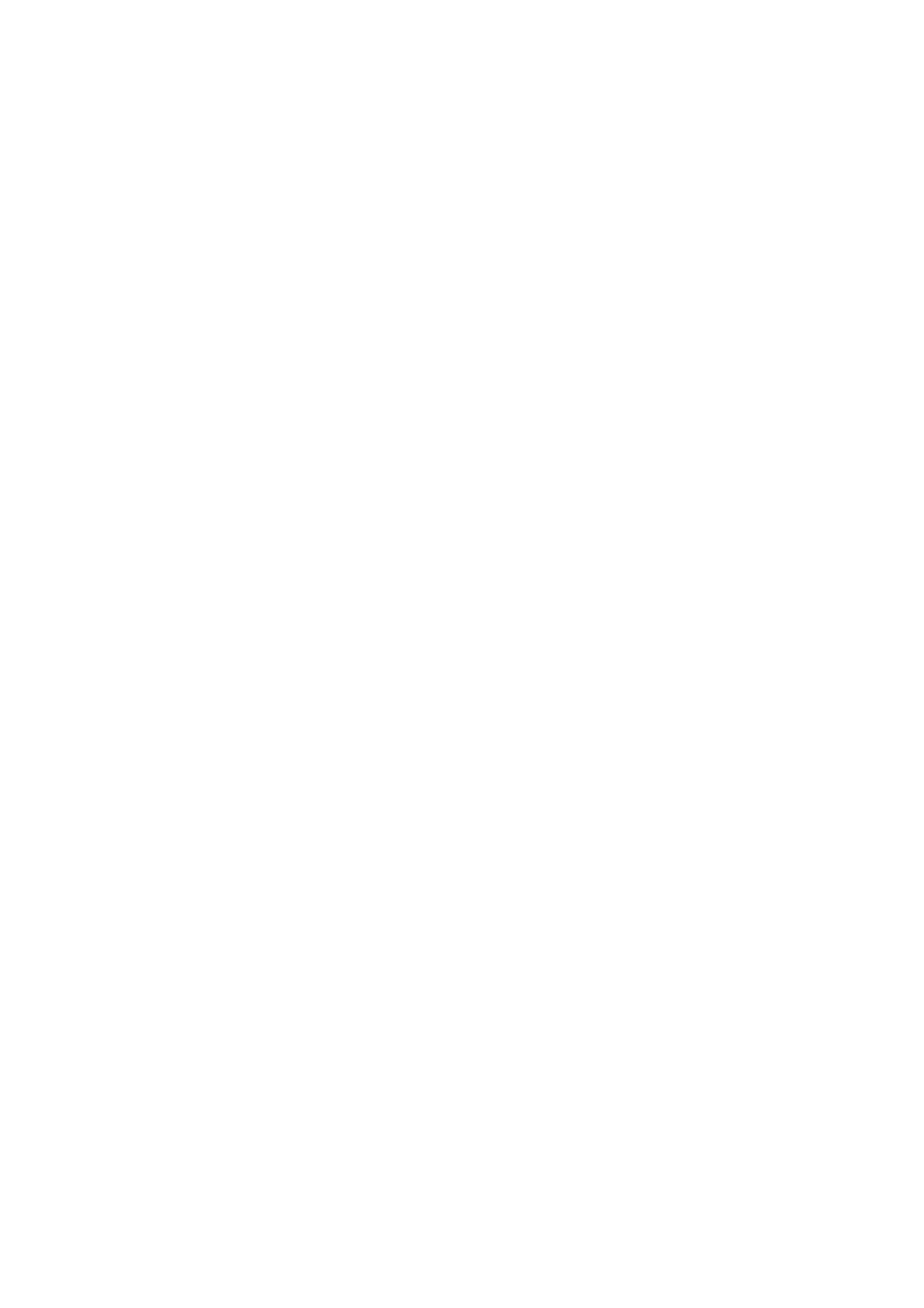| ---- |  |
|------|--|
|      |  |
|      |  |
|      |  |
|      |  |
|      |  |
|      |  |
|      |  |
|      |  |
|      |  |
|      |  |
|      |  |
|      |  |
|      |  |
|      |  |
|      |  |
|      |  |
|      |  |
|      |  |
|      |  |
|      |  |
|      |  |
|      |  |
|      |  |
|      |  |
|      |  |
|      |  |
|      |  |
|      |  |
|      |  |
|      |  |
|      |  |
|      |  |
|      |  |
|      |  |
|      |  |
|      |  |
|      |  |
|      |  |
|      |  |
|      |  |
|      |  |
|      |  |
|      |  |
|      |  |
|      |  |
|      |  |
|      |  |
|      |  |
|      |  |
|      |  |
|      |  |
|      |  |
|      |  |
|      |  |
|      |  |
|      |  |
|      |  |
|      |  |

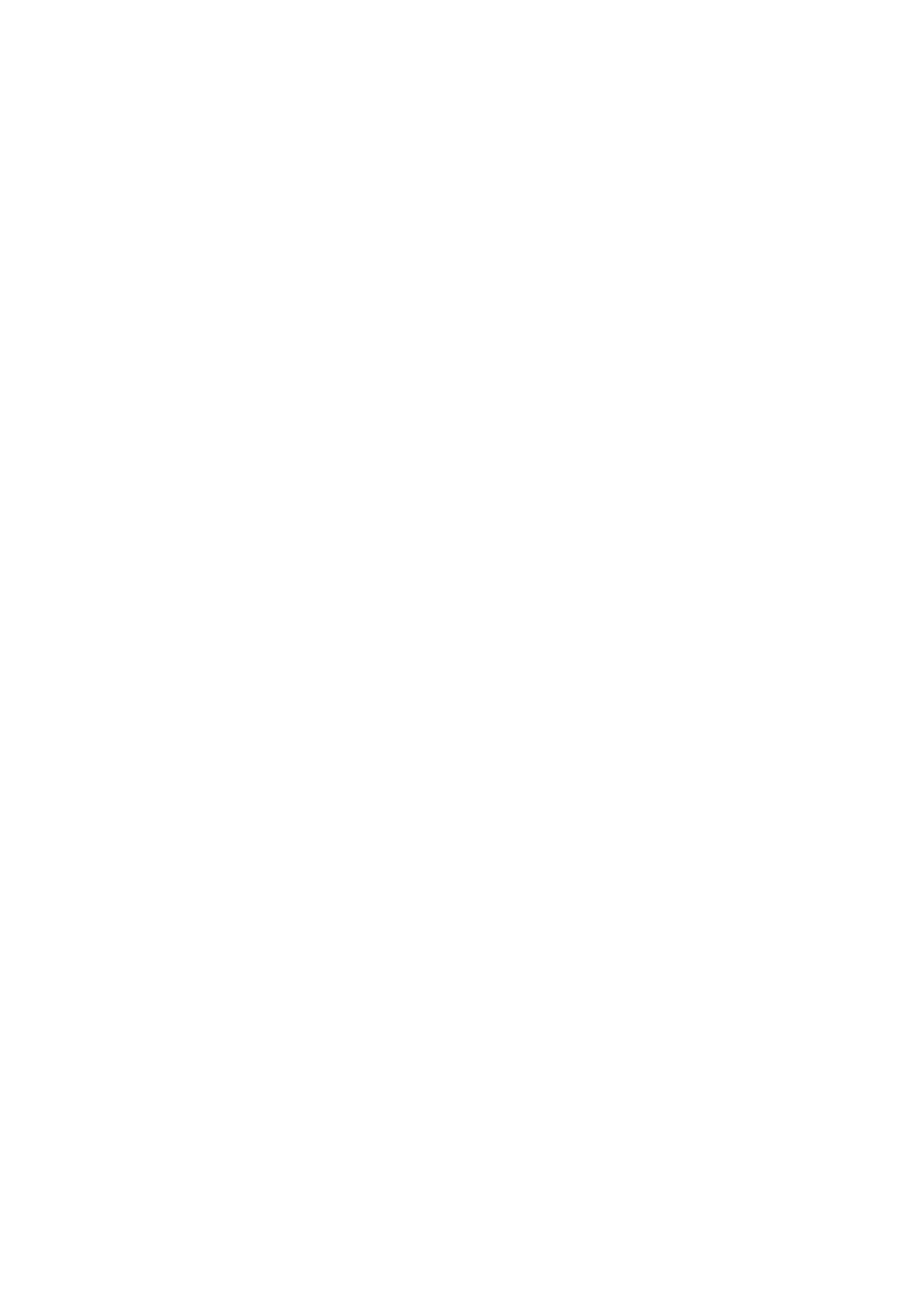| ---- |  |
|------|--|
|      |  |
|      |  |
|      |  |
|      |  |
|      |  |
|      |  |
|      |  |
|      |  |
|      |  |
|      |  |
|      |  |
|      |  |
|      |  |
|      |  |
|      |  |
|      |  |
|      |  |
|      |  |
|      |  |
|      |  |
|      |  |
|      |  |
|      |  |
|      |  |
|      |  |
|      |  |
|      |  |
|      |  |
|      |  |
|      |  |
|      |  |
|      |  |
|      |  |
|      |  |
|      |  |
|      |  |
|      |  |
|      |  |
|      |  |
|      |  |
|      |  |
|      |  |
|      |  |
|      |  |
|      |  |
|      |  |
|      |  |
|      |  |
|      |  |
|      |  |
|      |  |
|      |  |
|      |  |
|      |  |
|      |  |
|      |  |
|      |  |
|      |  |

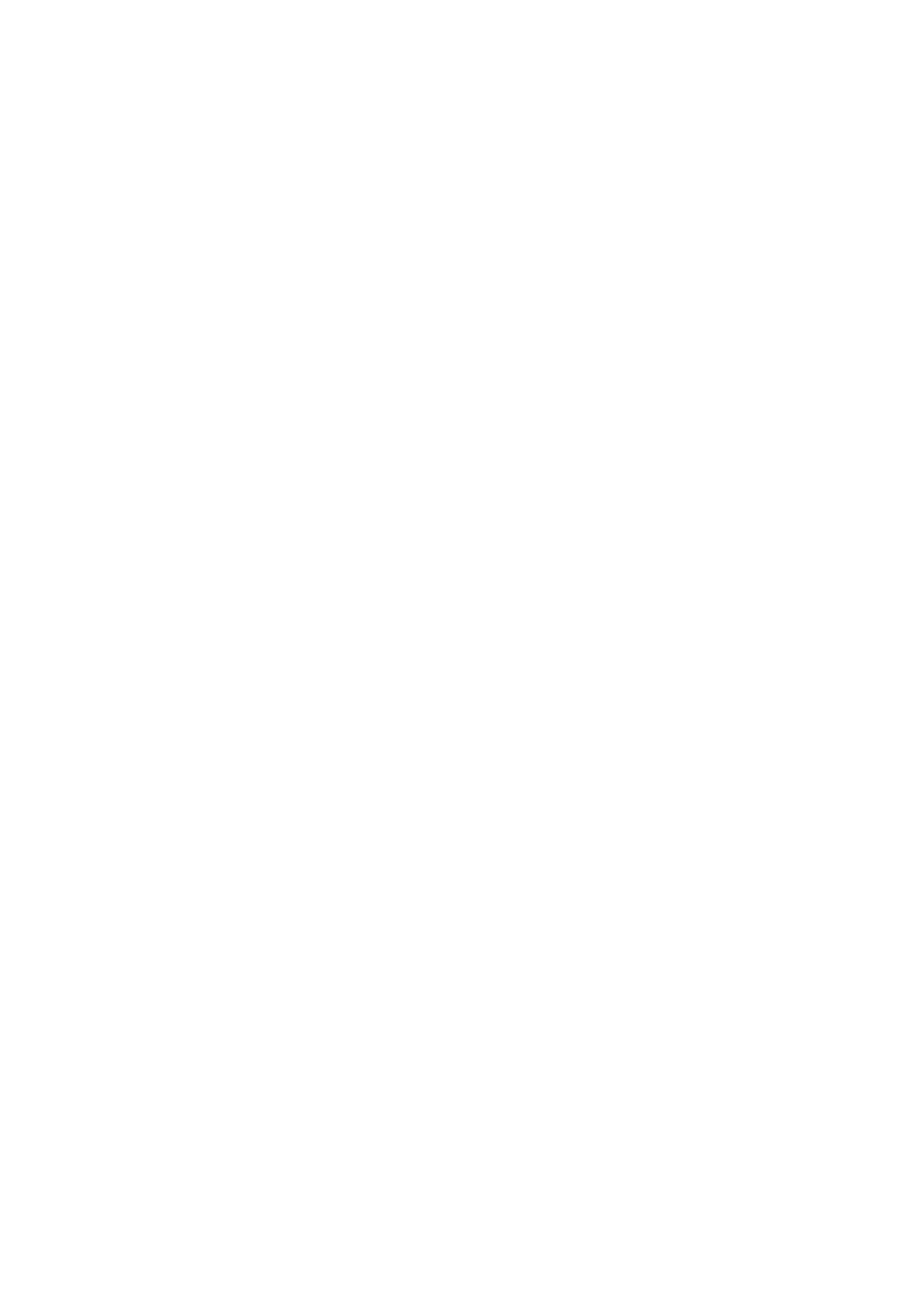| ---- |  |
|------|--|
|      |  |
|      |  |
|      |  |
|      |  |
|      |  |
|      |  |
|      |  |
|      |  |
|      |  |
|      |  |
|      |  |
|      |  |
|      |  |
|      |  |
|      |  |
|      |  |
|      |  |
|      |  |
|      |  |
|      |  |
|      |  |
|      |  |
|      |  |
|      |  |
|      |  |
|      |  |
|      |  |
|      |  |
|      |  |
|      |  |
|      |  |
|      |  |
|      |  |
|      |  |
|      |  |
|      |  |
|      |  |
|      |  |
|      |  |
|      |  |
|      |  |
|      |  |
|      |  |
|      |  |
|      |  |
|      |  |
|      |  |
|      |  |
|      |  |
|      |  |
|      |  |
|      |  |
|      |  |
|      |  |
|      |  |
|      |  |
|      |  |
|      |  |

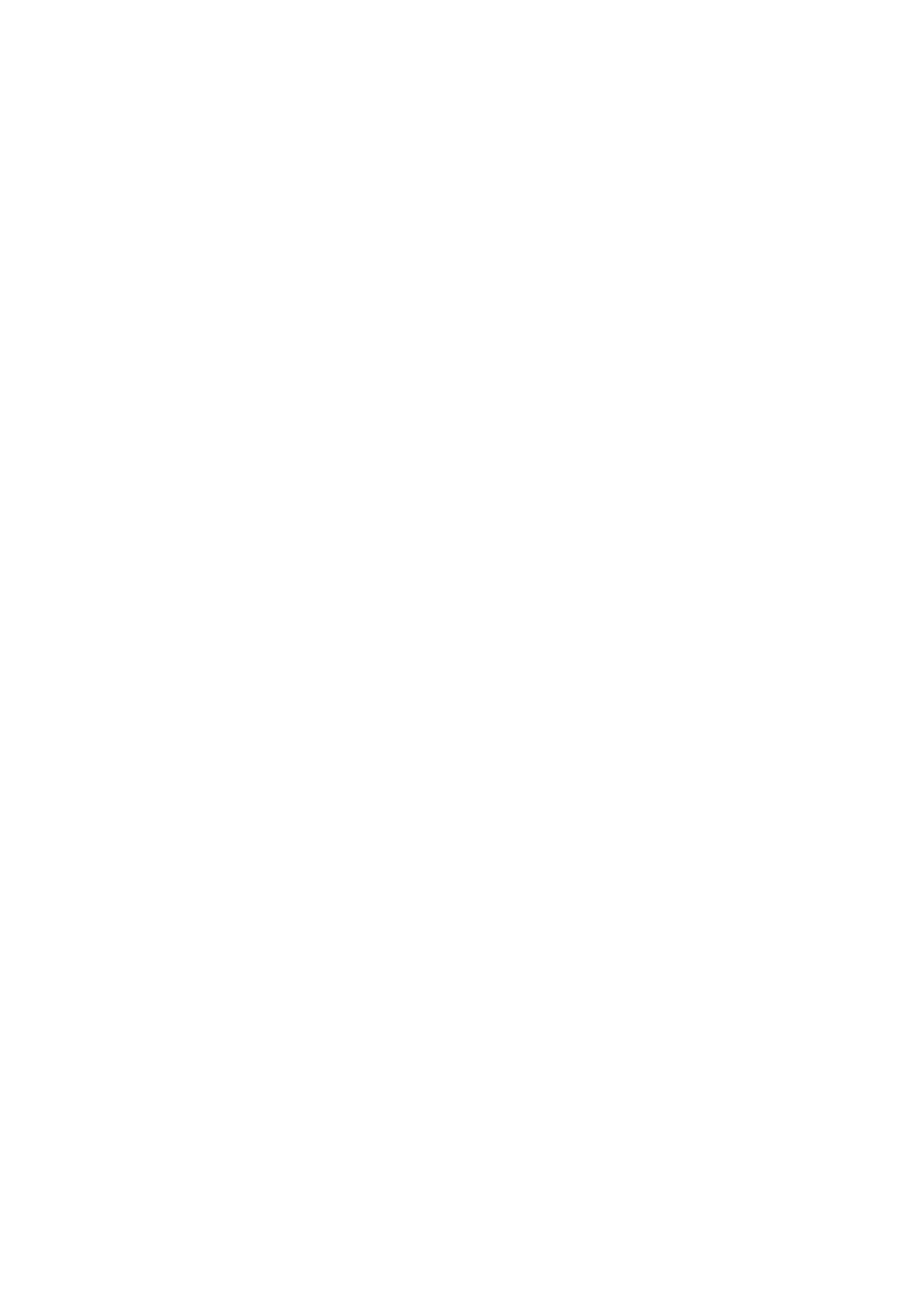| ---- |  |
|------|--|
|      |  |
|      |  |
|      |  |
|      |  |
|      |  |
|      |  |
|      |  |
|      |  |
|      |  |
|      |  |
|      |  |
|      |  |
|      |  |
|      |  |
|      |  |
|      |  |
|      |  |
|      |  |
|      |  |
|      |  |
|      |  |
|      |  |
|      |  |
|      |  |
|      |  |
|      |  |
|      |  |
|      |  |
|      |  |
|      |  |
|      |  |
|      |  |
|      |  |
|      |  |
|      |  |
|      |  |
|      |  |
|      |  |
|      |  |
|      |  |
|      |  |
|      |  |
|      |  |
|      |  |
|      |  |
|      |  |
|      |  |
|      |  |
|      |  |
|      |  |
|      |  |
|      |  |
|      |  |
|      |  |
|      |  |
|      |  |
|      |  |
|      |  |

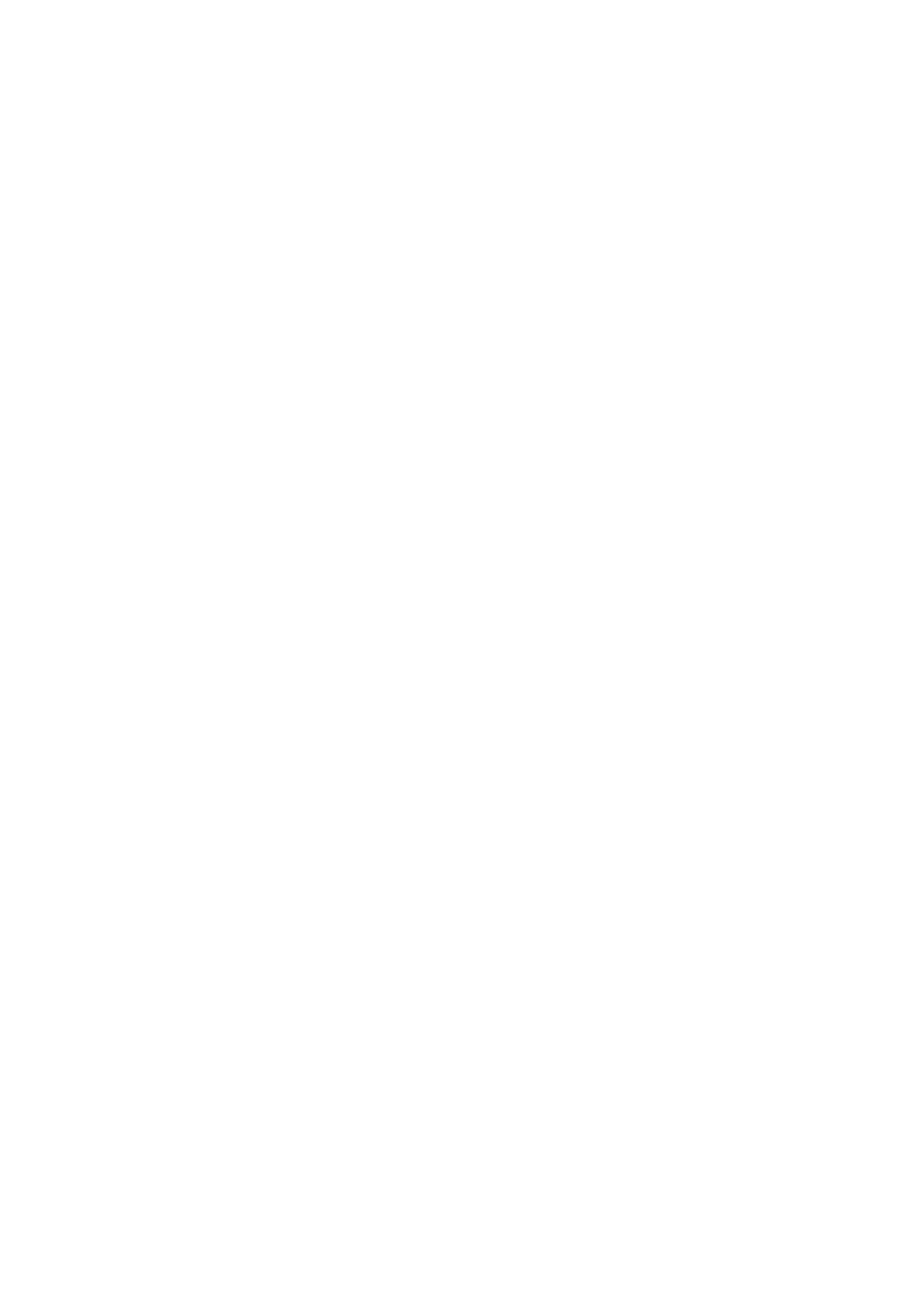| ---- |  |
|------|--|
|      |  |
|      |  |
|      |  |
|      |  |
|      |  |
|      |  |
|      |  |
|      |  |
|      |  |
|      |  |
|      |  |
|      |  |
|      |  |
|      |  |
|      |  |
|      |  |
|      |  |
|      |  |
|      |  |
|      |  |
|      |  |
|      |  |
|      |  |
|      |  |
|      |  |
|      |  |
|      |  |
|      |  |
|      |  |
|      |  |
|      |  |
|      |  |
|      |  |
|      |  |
|      |  |
|      |  |
|      |  |
|      |  |
|      |  |
|      |  |
|      |  |
|      |  |
|      |  |
|      |  |
|      |  |
|      |  |
|      |  |
|      |  |
|      |  |
|      |  |
|      |  |
|      |  |
|      |  |
|      |  |
|      |  |
|      |  |
|      |  |
|      |  |

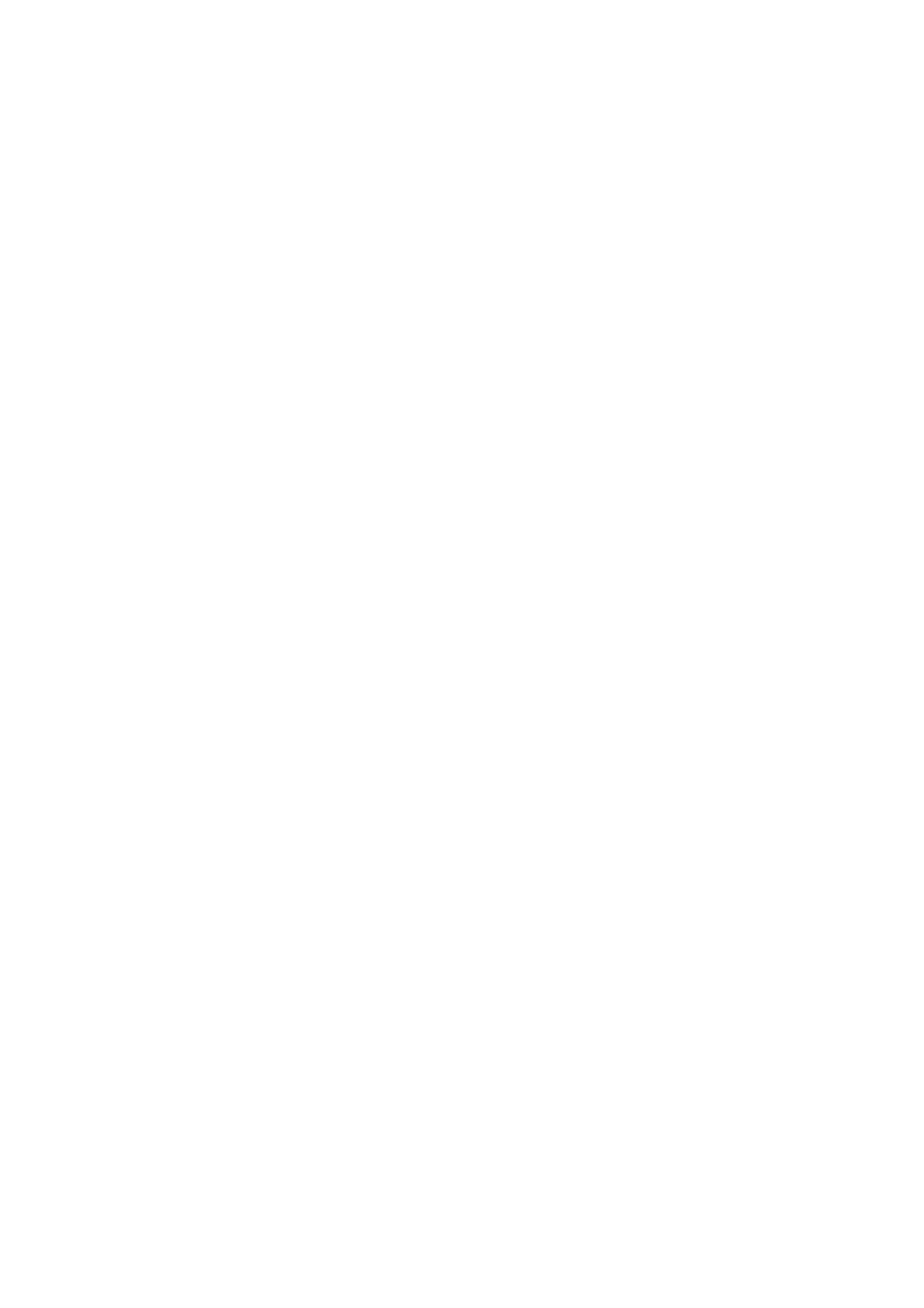| ---- |  |
|------|--|
|      |  |
|      |  |
|      |  |
|      |  |
|      |  |
|      |  |
|      |  |
|      |  |
|      |  |
|      |  |
|      |  |
|      |  |
|      |  |
|      |  |
|      |  |
|      |  |
|      |  |
|      |  |
|      |  |
|      |  |
|      |  |
|      |  |
|      |  |
|      |  |
|      |  |
|      |  |
|      |  |
|      |  |
|      |  |
|      |  |
|      |  |
|      |  |
|      |  |
|      |  |
|      |  |
|      |  |
|      |  |
|      |  |
|      |  |
|      |  |
|      |  |
|      |  |
|      |  |
|      |  |
|      |  |
|      |  |
|      |  |
|      |  |
|      |  |
|      |  |
|      |  |
|      |  |
|      |  |
|      |  |
|      |  |
|      |  |
|      |  |
|      |  |

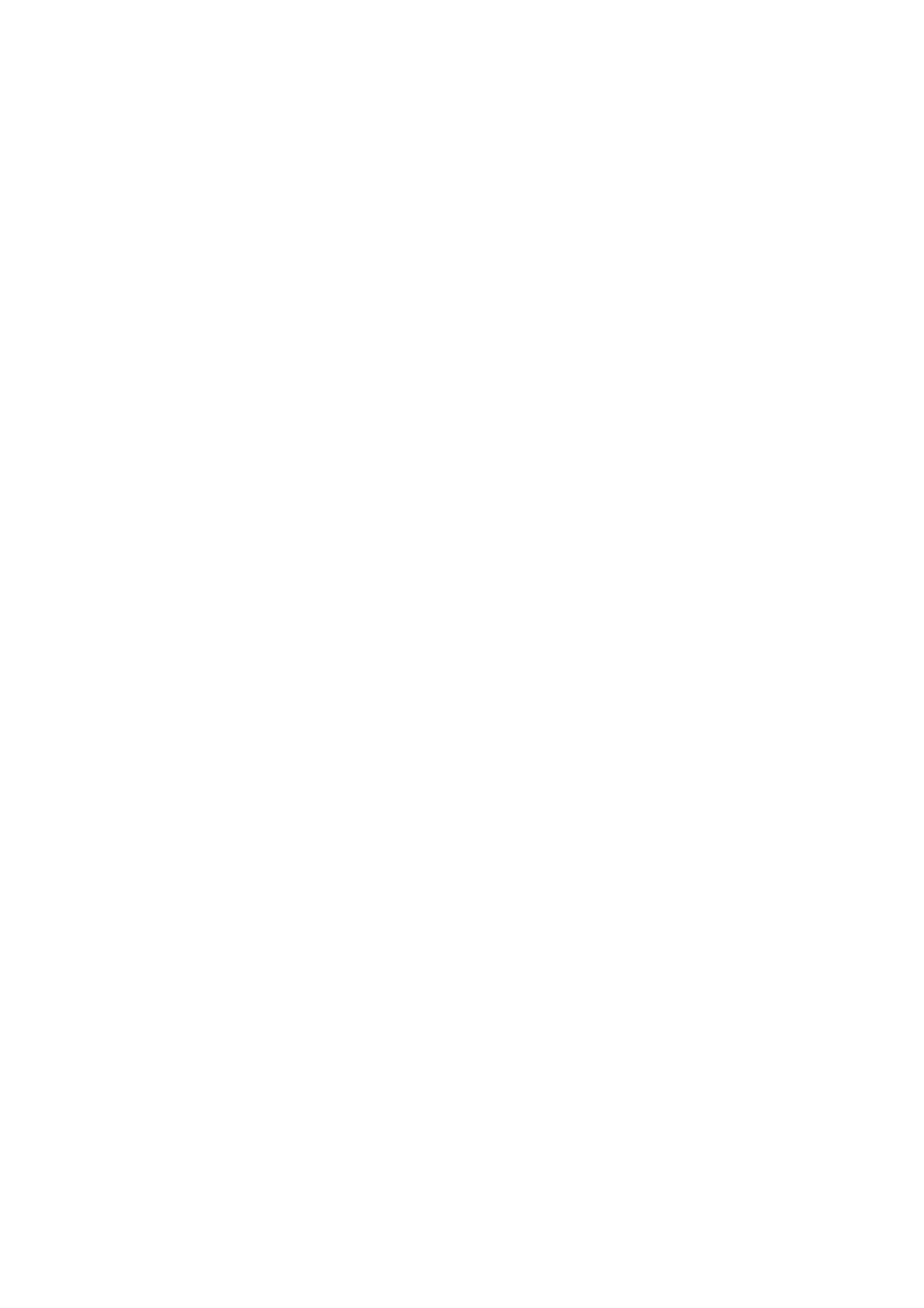| ---- |  |
|------|--|
|      |  |
|      |  |
|      |  |
|      |  |
|      |  |
|      |  |
|      |  |
|      |  |
|      |  |
|      |  |
|      |  |
|      |  |
|      |  |
|      |  |
|      |  |
|      |  |
|      |  |
|      |  |
|      |  |
|      |  |
|      |  |
|      |  |
|      |  |
|      |  |
|      |  |
|      |  |
|      |  |
|      |  |
|      |  |
|      |  |
|      |  |
|      |  |
|      |  |
|      |  |
|      |  |
|      |  |
|      |  |
|      |  |
|      |  |
|      |  |
|      |  |
|      |  |
|      |  |
|      |  |
|      |  |
|      |  |
|      |  |
|      |  |
|      |  |
|      |  |
|      |  |
|      |  |
|      |  |
|      |  |
|      |  |
|      |  |
|      |  |
|      |  |

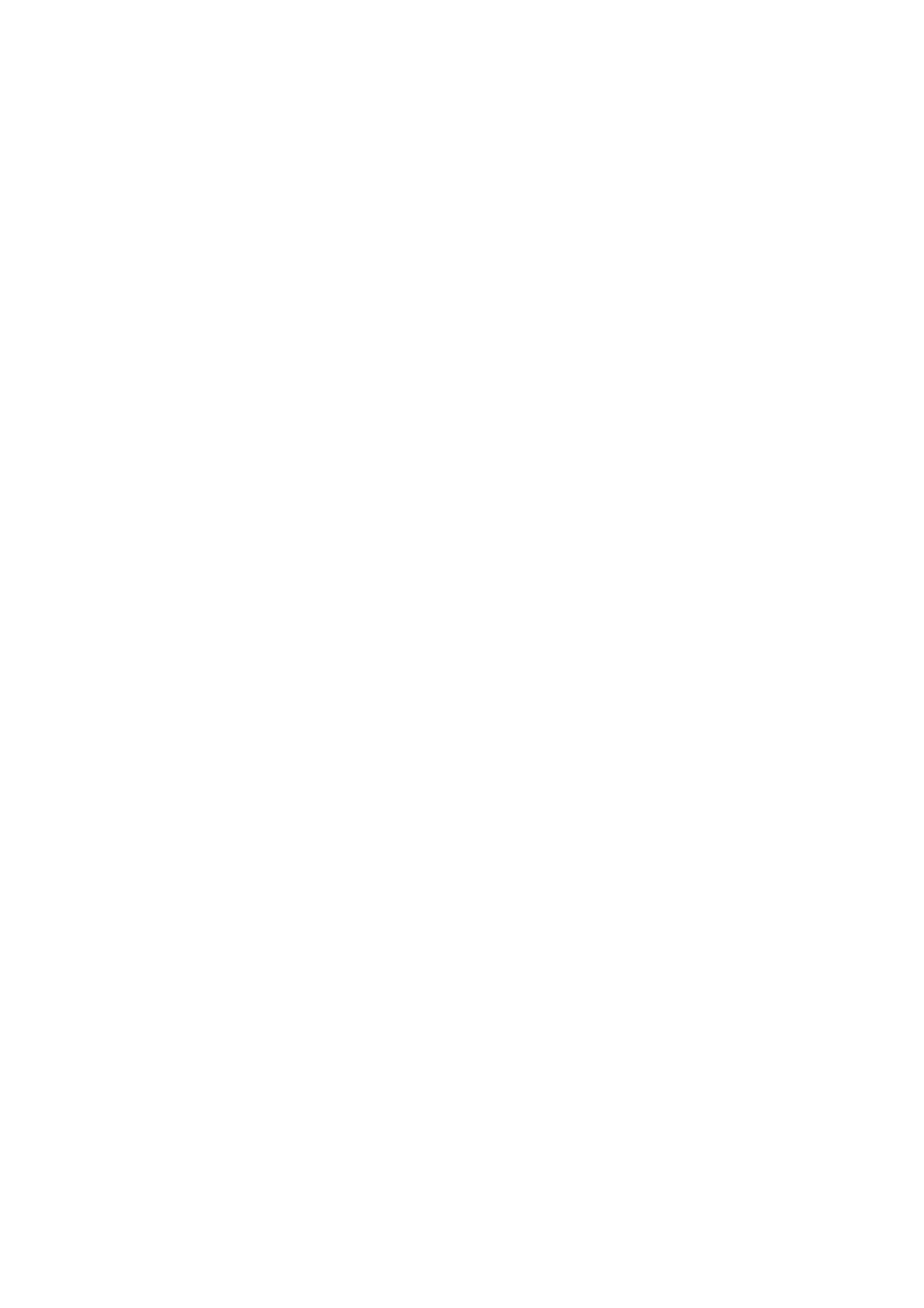| ---- |  |
|------|--|
|      |  |
|      |  |
|      |  |
|      |  |
|      |  |
|      |  |
|      |  |
|      |  |
|      |  |
|      |  |
|      |  |
|      |  |
|      |  |
|      |  |
|      |  |
|      |  |
|      |  |
|      |  |
|      |  |
|      |  |
|      |  |
|      |  |
|      |  |
|      |  |
|      |  |
|      |  |
|      |  |
|      |  |
|      |  |
|      |  |
|      |  |
|      |  |
|      |  |
|      |  |
|      |  |
|      |  |
|      |  |
|      |  |
|      |  |
|      |  |
|      |  |
|      |  |
|      |  |
|      |  |
|      |  |
|      |  |
|      |  |
|      |  |
|      |  |
|      |  |
|      |  |
|      |  |
|      |  |
|      |  |
|      |  |
|      |  |
|      |  |
|      |  |

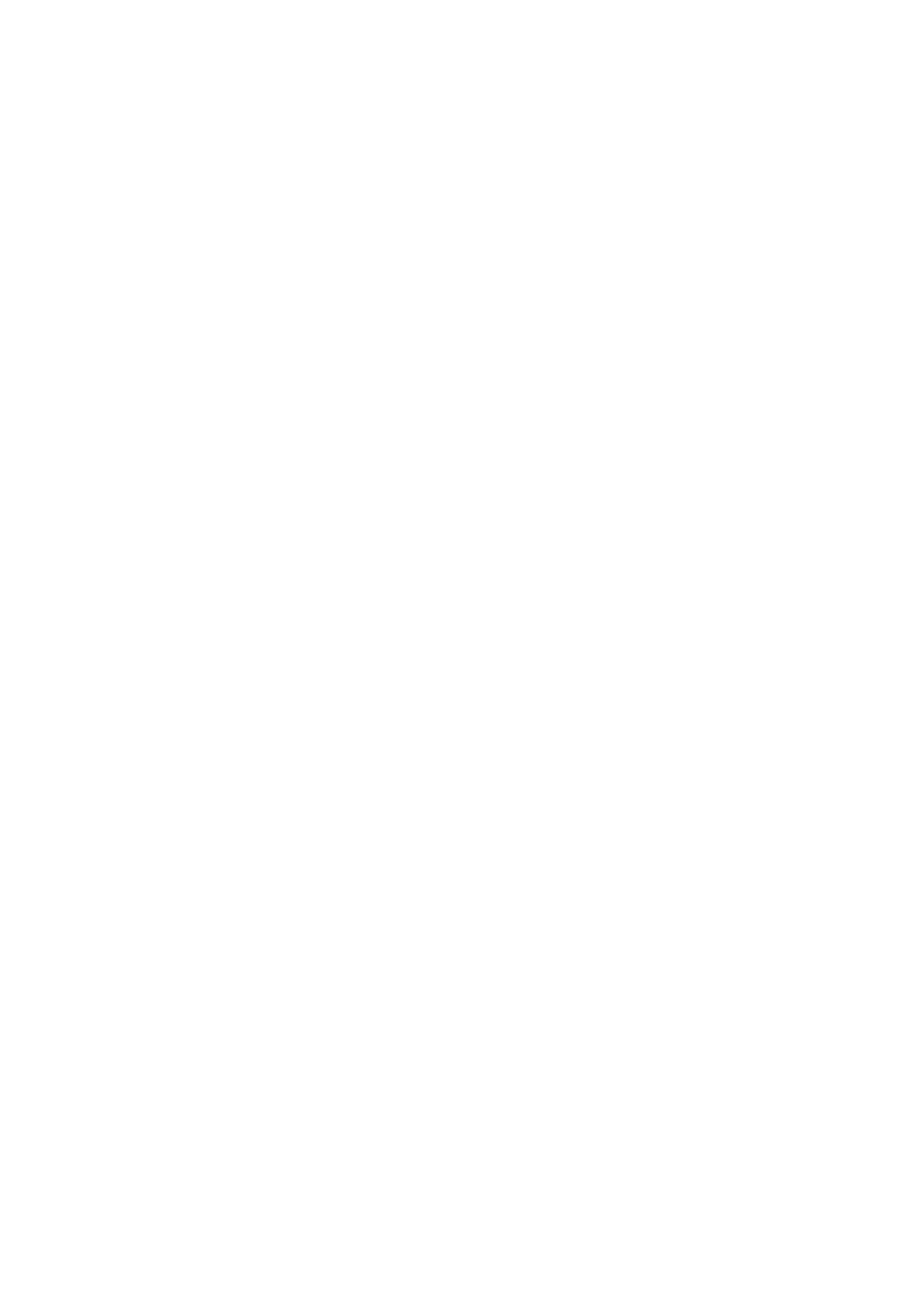| ---- |  |
|------|--|
|      |  |
|      |  |
|      |  |
|      |  |
|      |  |
|      |  |
|      |  |
|      |  |
|      |  |
|      |  |
|      |  |
|      |  |
|      |  |
|      |  |
|      |  |
|      |  |
|      |  |
|      |  |
|      |  |
|      |  |
|      |  |
|      |  |
|      |  |
|      |  |
|      |  |
|      |  |
|      |  |
|      |  |
|      |  |
|      |  |
|      |  |
|      |  |
|      |  |
|      |  |
|      |  |
|      |  |
|      |  |
|      |  |
|      |  |
|      |  |
|      |  |
|      |  |
|      |  |
|      |  |
|      |  |
|      |  |
|      |  |
|      |  |
|      |  |
|      |  |
|      |  |
|      |  |
|      |  |
|      |  |
|      |  |
|      |  |
|      |  |
|      |  |

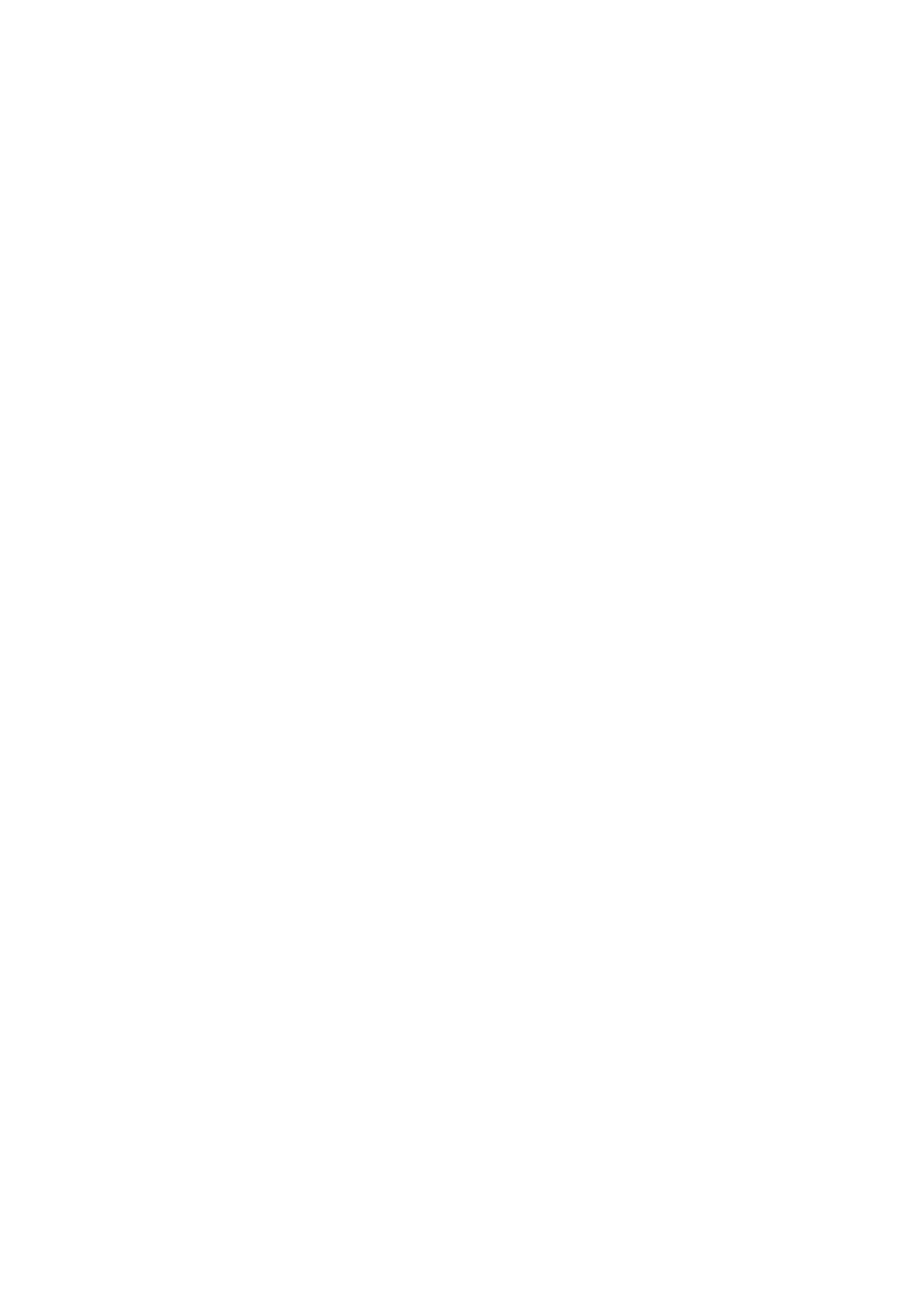| ---- |  |
|------|--|
|      |  |
|      |  |
|      |  |
|      |  |
|      |  |
|      |  |
|      |  |
|      |  |
|      |  |
|      |  |
|      |  |
|      |  |
|      |  |
|      |  |
|      |  |
|      |  |
|      |  |
|      |  |
|      |  |
|      |  |
|      |  |
|      |  |
|      |  |
|      |  |
|      |  |
|      |  |
|      |  |
|      |  |
|      |  |
|      |  |
|      |  |
|      |  |
|      |  |
|      |  |
|      |  |
|      |  |
|      |  |
|      |  |
|      |  |
|      |  |
|      |  |
|      |  |
|      |  |
|      |  |
|      |  |
|      |  |
|      |  |
|      |  |
|      |  |
|      |  |
|      |  |
|      |  |
|      |  |
|      |  |
|      |  |
|      |  |
|      |  |
|      |  |